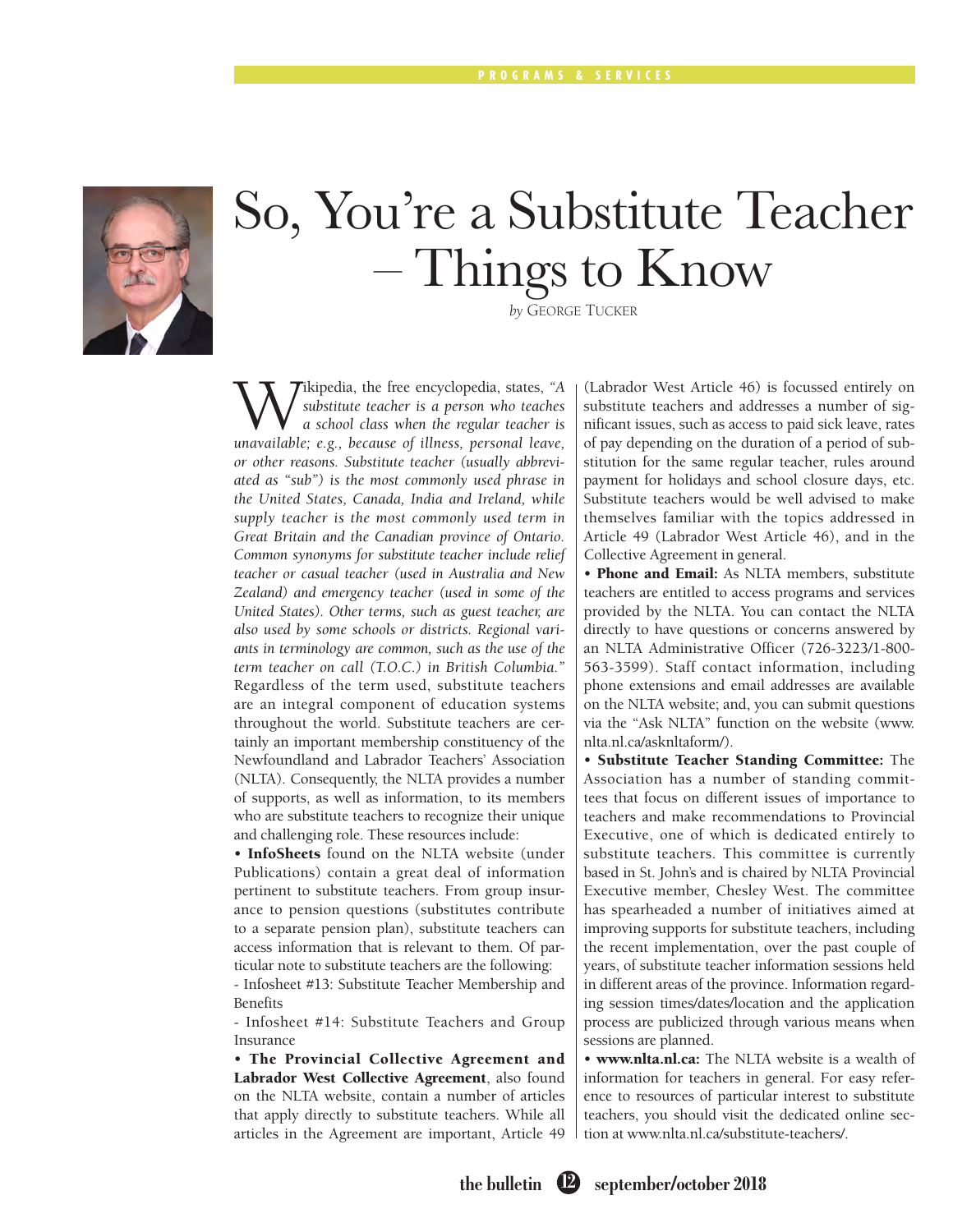## **PAID ADVERTISEMENT**

Substitute teachers are members of the NLTA and as such enjoy all the rights and privileges of membership. They are eligible to hold office within the Association, to be a delegate to the Biennial General Meeting and to seek advice and representation from the Association. Other topics substitutes should be aware of include:

## Group Insurance

As a substitute teacher, you are eligible for coverage under the NLTA Group Insurance Plan's substitute teacher program. In order to join, you need to apply to the plan within 31 days of your first teaching day in a given school year. For substitute teachers who apply later than this, their applications will be subject to evidence of insurability. In order to maintain coverage in the following school year, you will need to have taught for at least ten days the previous year and at least one day before November 30 of the following school year. Payment of premiums must be made via bank deductions. New substitute teachers are encouraged to contact the Association after their first day of employment to discuss group insurance coverage.

### Pension

All substitute teachers participate in the Government Money Purchase Pension Plan (GMPP). This plan is administered by Great West Life and the contribution rate is 5% of salary, matched by government. The GMPP is a defined contribution plan which is similar to an RRSP in that investments and earned interest determine the benefit level upon retirement. Substitute teachers who obtain replacement or permanent positions should consider transferring their GMPP service to the regular Teachers' Pension Plan (TPP), which is a defined benefit plan. Teachers in this position should contact the Teachers' Pension Plan Corporation by email at memberservices@ tppcnl.ca, providing their name, address and social insurance number, to request a transfer of their funds from the GMPP to the TPP.

## Pay Scale

Substitute teachers are paid according to Schedule B of the Provincial and Labrador West Collective Agreements. However, when a substitute teacher replaces the same regular teacher for four or more days, as per Clause 49.02 (Clause 46.02 in Labrador West), the substitute teacher will be paid according to the regular teacher salary scale. If a paid holiday occurs during a substitute teacher's contract

*(continued on page 14)*

When we run by ourselves we may run fast but when we run together w run far!

*Ifrican Proverb* 

# **Lets Run Far!!** On December 4th **Re Elect Dean Ingram as NLTA** President

**PAID ADVERTISEMENT**

dean\_ingram

Email: dingram@nlta.nl.ca Phone: 697-4772

## **Re-Elect TRENT LANGDON**

*as*



NLTA Vice-President *2019-2021*



## *'A Diligent & Decisive Voice'*

Email: tlangdon@nlta.nl.ca Blog: trentlangdon.blogspot.ca Twitter: @TrentLangdonNL